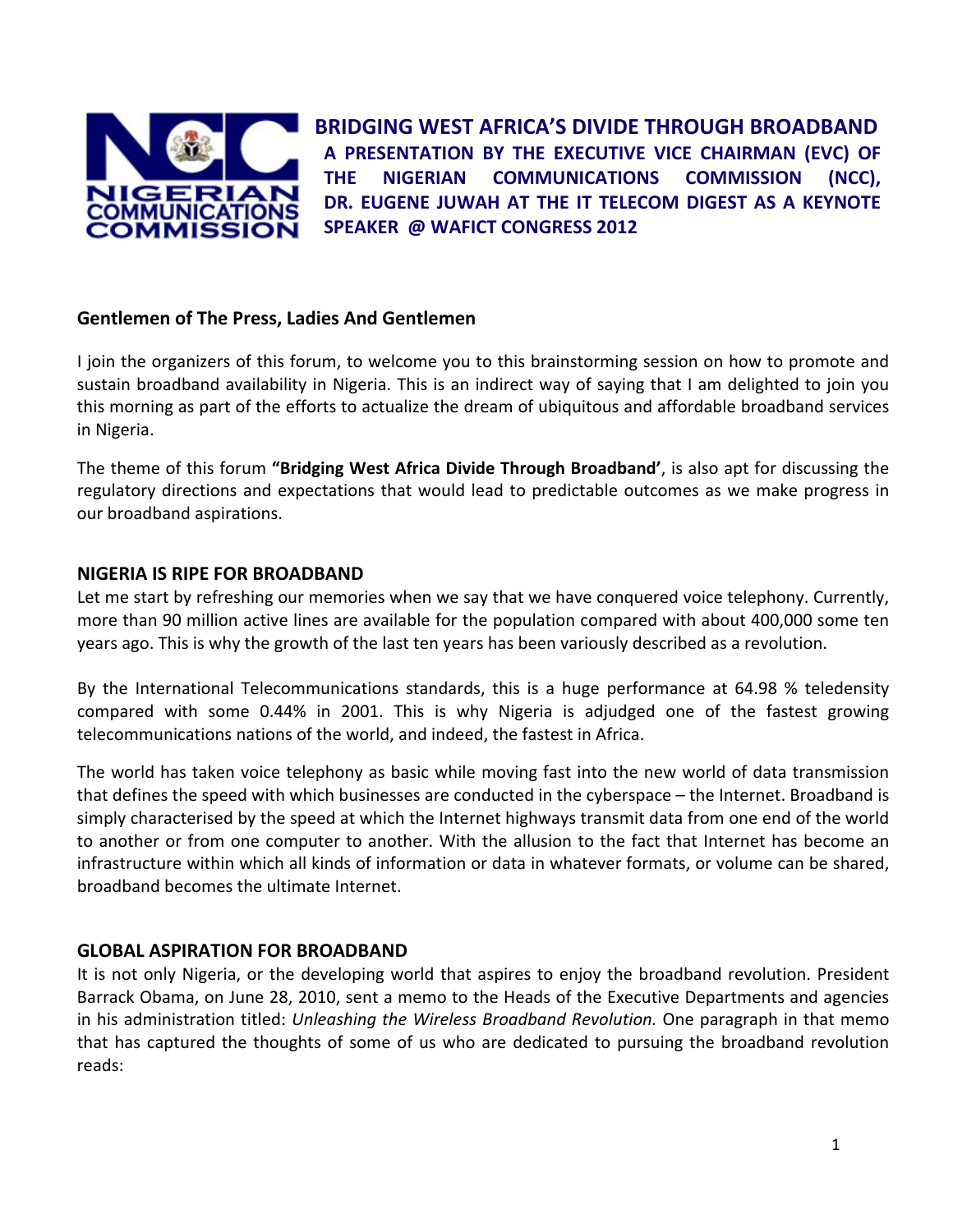*"Expanded wireless broadband access will trigger the creation of innovative new businesses, provide cost‐ effective connections in rural areas, increase productivity, improve public safety, and allow for the development of mobile telemedicine, telework, distance learning, and other new applications that will transform Americans' lives."*

The statement above represents the veritable offerings available in any country that has pervasive broadband availability.

### **ECONOMIC IMPACT**

The economic impact of broadband penetration has been found to be quite impressive, World Bank studies show, quite conclusively, that in low and middle –income countries, every 10% percentage point increase in broadband penetration accelerate economic growth by 1.38 percentage points.

This impact is greater than in high‐income Countries and equally greater than the impact of any other telecommunication service.

In an alternative perspective, doubling the broadband speed for the economy increases its GDP by 0.3 percentage points. This is according to a report conducted jointly by Ericsson, Arthur D. Little and Chalmers University of Technology. The report quantified the isolated impact of broadband speed.

The above percentage points may appear small but if you apply them to the Nigerian GDP at 40 trillion Naira you obtain an increase of more than half a trillion naira in the first instance and N120 billion in the second.

#### **STABLE REGULATION, CHALLENGING ENVIRONMENT**

While the regulatory environment in the Country has remained stable and attractive to the global investment community, there still remain a number of challenges.

One of the most difficult challenges to wide scale broadband infrastructure deployment is the issue of right of way. While this issue seems intractable, there are obvious solutions. State Government could move away from the current practice of imposing one off charge for right of way, based on distance to a new regime of periodic revenue streams from their right of way assets.

One way to realize this stream is to contribute the assets as participation in the project. Alternatively, State government may choose to barter their right of way assets for a specialized service from infrastructure operator. For example, access to right of way can be traded for a security surveillance network provided from the infrastructure.

Another challenge comes from Government institutions themselves in form of multiple regulation and multiple taxation. A third challenge is vandalisation of infrastructure.

The Minister of Communication Technology has herself waded into the problem of right of way as regards Federal Roads and has achieved remarkable results.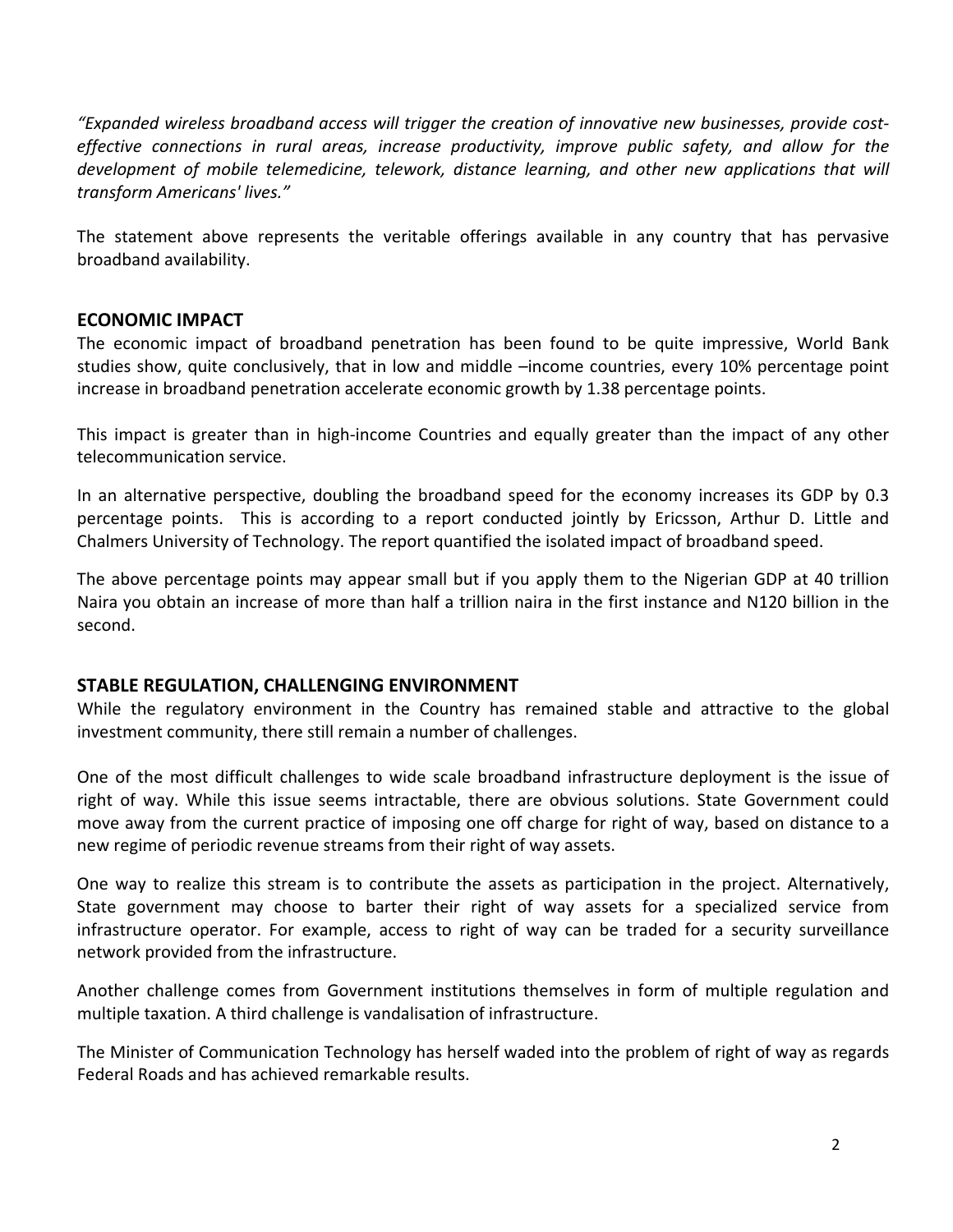Finally, legacy infrastructure deployments in Nigeria are characterised by operational issues such as monopoly ownership, exorbitantly high pricing and discriminatory access.

The current development has made very little impact with the estimated penetration of Broadband in Nigeria varying from less than 2% to less than 5%. In fact it is evident that there is practically no broadband market in Nigeria, the huge broadband capacities on our shores notwithstanding. The challenge of the distribution of this capacity inland is the obvious task the regulator must confront.

## **STRATEGY FOR IMPLEMENTATION OF BROADBAND SERVICES**

It is in response to addressing the above peculiarities existing in the Nigerian environment, that we have adopted as means of our regulatory intervention an inclusive process we call "Open Access Model" for broadband deployment. This is a model that provides a framework for sophisticated infrastructure sharing. Using this model, the broadband infrastructure market structure will be unbundled into three layers ‐ the passive, the active and the retail layers. This structure will ensure vibrancy in the market and prevent dominance as no company will be allowed to play in more than two of the service layers and the equity participation in bidding consortiums for the licenses will be controlled.

In this model, bandwidth will be provided by the active infrastructure providers to the retail service providers on a fair and non-discriminatory basis. The active Infrastructure providers will buy bulk bandwidth from the submarine cable companies, which are then delivered via optical fiber owned by the passive infrastructure provider.

Implementation of this model will bridge the gaps in broadband deployment, eliminate last mile issues, reduce the price of bandwidth for end users and unlock the market for massive broadband usage in Nigeria.

The Commission will issue licenses in the passive and active layers while price caps will be implemented in these layers using cost based pricing. In the retail service layer, multiple licenses will be issued, with pricing to end users determined by market forces.

To enable service delivery at affordable prices for the end‐user, where it may not be economically viable to do so, the commission will offer financial incentives to the infrastructure providers to enable them operate reasonably profitably. In addition, the Government through the Commission will facilitate agreements and engage in dispute resolution among the various stakeholders.

In terms of implementation, we have already concluded preliminary studies that will enable cost effective deployment. In this process, we have developed a model for the deployment, and have engaged reputable internationally acclaimed consultants to drive strategy and design the processes for achieving our goals.

Our overall plan also received quality advice and guide from the International Telecommunications Union, the global telecom regulatory agency which, holds the Nigerian regulatory processes in a very high esteem given our globally acclaimed transparency, fairness, expertise and the consultative disposition that attend our processes.